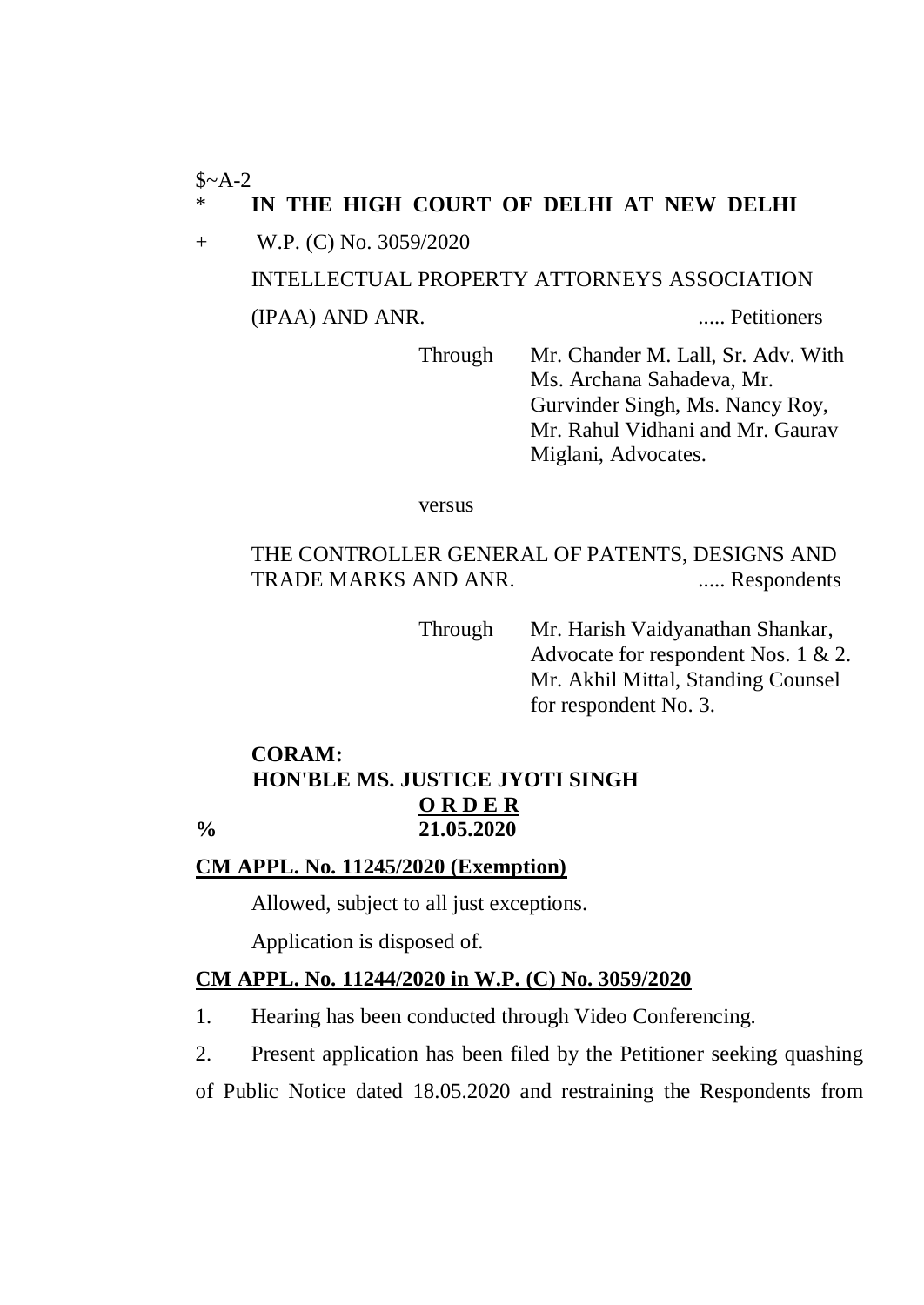acting on it. Further direction is sought to Respondent No. 1 to issue a clarificatory Public Notice for all IP Statutes, in compliance of the Order passed by the Supreme Court on 23.03.2020 in *Suo Moto*, Writ Petition (Civil) No. 3/2020.

3. Mr. Chander M. Lall, Learned Senior Counsel appearing on behalf of Petitioners submits that Supreme Court took *Suo Moto* cognizance of the adverse situation arising out of the Pandemic Covid-19, resulting in difficulties faced by the litigants across the Country in filing their petitions, applications etc. within the period of limitations, prescribed under the various Statutes. Accordingly, on 23.03.2020, Supreme Court extended the limitation periods prescribed under General Law or Special Law, w.e.f. 15.03.2020, till further order/s to be passed by the Supreme Court, in the said petition.

4. Learned Senior Counsel further points out that the present petition had been filed by the Petitioners challenging Public Notices dated 23.03.2020, 25.03.2020, 15.04.2020 and 04.05.2020 issued by Respondent No. 1. The Notices pertained to limitation period/extension of timelines in relation to various pleadings/filings to be done under various IP Statues in the Country. Respondent No. 1 had Notified that all due dates of timelines prescribed under different IP Acts and Rules, with respect to filing of any reply/document, payment of fees etc. regarding any IP application would be 18.05.2020. Relying on the Order dated 23.03.2020, passed by Supreme Court, the present petition was allowed vide order dated 11.05.2020 and operation of the Public Notice dated 04.05.2020 was suspended.

5. Mr. Lall, Learned Senior Counsel submits that despite the Order of the Supreme Court and of this Court, respondent No. 1 has issued the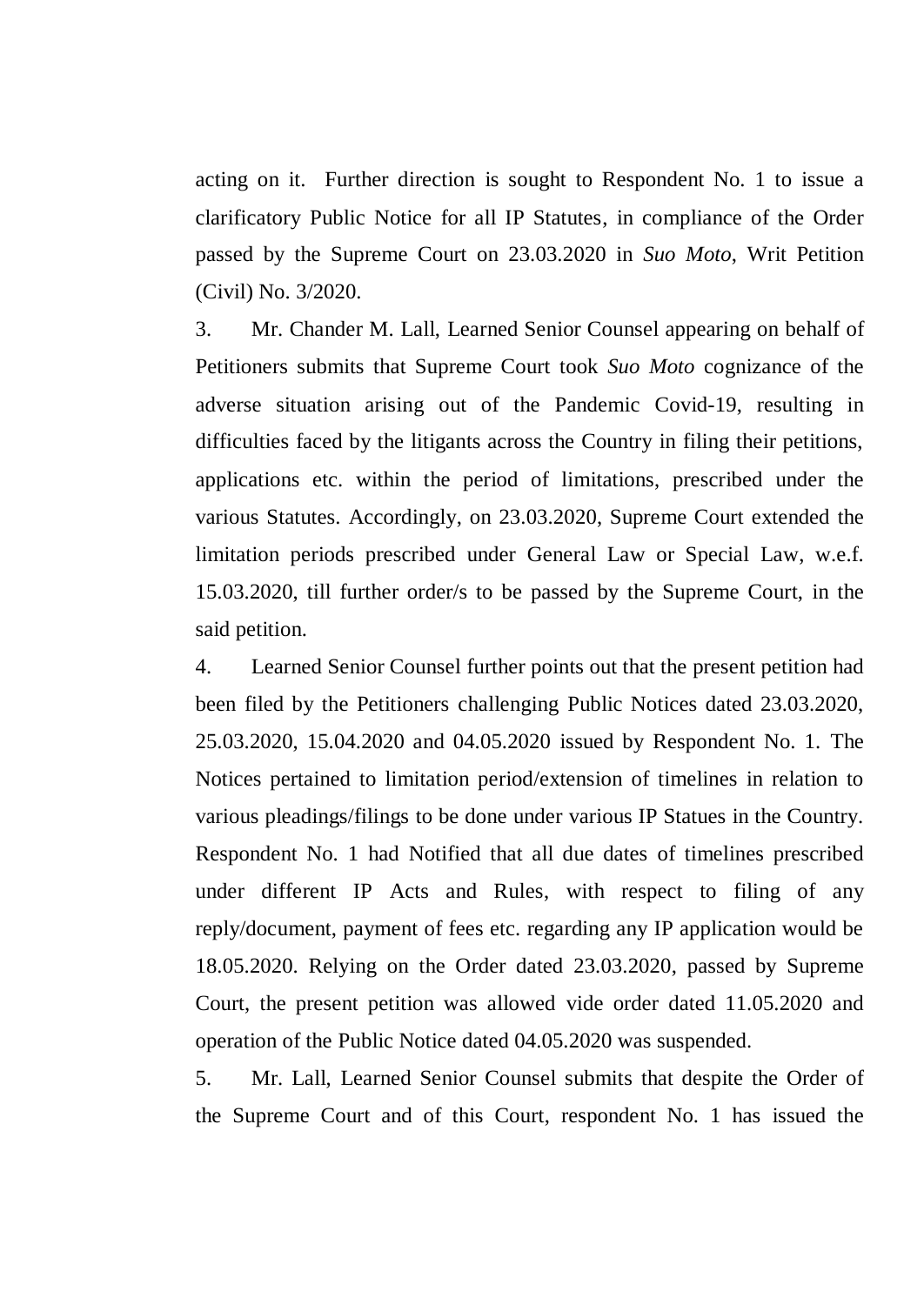impugned Notice, whereby, deadlines falling between 15.03.2020 and 17.05.2020 have been extended to 01.06.2020, while timelines from 18.05.2020 and onwards have not been extended. This essentially implies that failure to meet the timelines would result in valuable rights of the stakeholders, being adversely affected.

6. It is argued that the impugned Notice is in complete violation of the Directions issued by the Supreme Court on 23.03.2020 and this Court on 11.05.2020. No Court, Tribunal or Authority has the power to fix outer timelines of limitation under any Statute until further orders of the Supreme Court.

7. It is argued that merely because a skeletal staff is now working in the various IP Offices, under the administrative control of Respondent No. 1 cannot lead to a conclusion that the lockdown has ended. Respondent No. 1, by not extending the timelines expiring on 18.05.2020 and thereafter, has put the Litigants and the Attorneys in a jeopardy by forcing them to move out of their houses and file oppositions/counter statements/evidences etc. at the IP Offices in order to avoid the applications, oppositions, rectifications being abandoned. Even the extension of limitation between 15.03.2020 and 17.05.2020 to an outer timeline of 01.06.2020 is placing enormous burden of the stakeholders, as the window is too narrow.

8. Learned Senior Counsel contends that reliance in the impugned Notice on the Order passed by the Supreme Court on 06.05.2020, is wholly misplaced as the said Order was passed only in the context of the Arbitration and Conciliation Act, 1996 and the Negotiable Instruments Act.

9. Issue notice.

10. Mr. Harish Vaidyanathan accepts notice on behalf of Respondent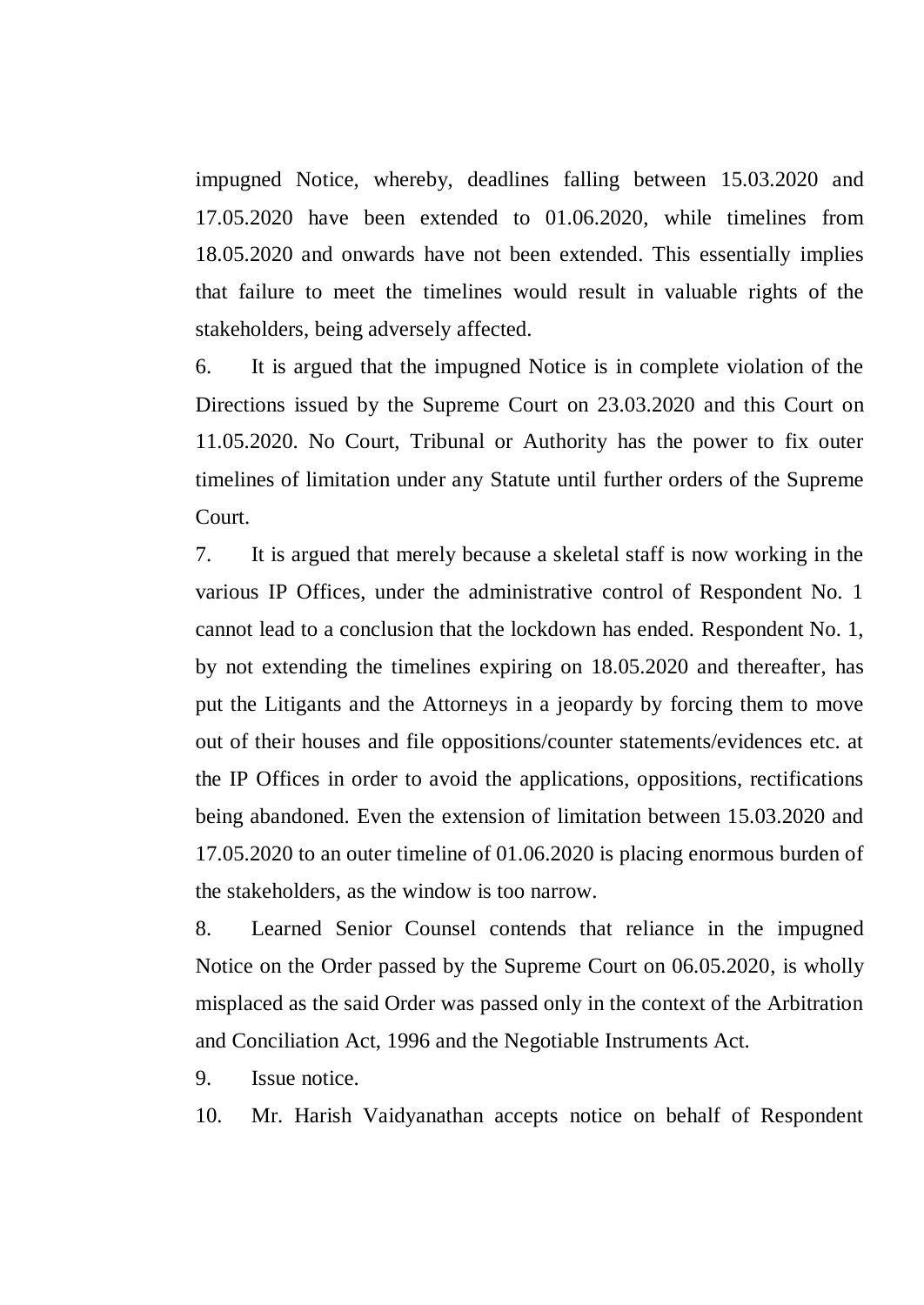Nos. 1 and 2 and Mr. Akhil Mittal accepts notice on behalf of Respondent No. 3.

11. Mr. Harish Vaidyanathan, seeks to defend the impugned Notice. During the course of hearing Mr. Vaidyanathan has handed over a copy of Public Notice issued on 20.05.2020 and submits that petitions (without fee) under Sub-Rule (6) of Rule 6 of Patents Rules have been provisioned through E-filing mode and it is also be Notified that delay in transmitting or re-submitting documents to the Patent Office may be condoned / timeline be extended by the Controller on a petition made in that respect.

12. I have heard the learned counsels for the parties.

13. In the wake of the pandemic Covid-19, Supreme Court took Suo Moto cognizance of the difficulties and challenges faced by litigants in filing petitions/appeals /suits and other proceedings within the timelines laid down by various Statutes and passed an Order on 23.03.2020 extending the limitation prescribed under the General Law or the Special Law. Relevant part of the order reads as under:-

*"This Court has taken Suo Motu cognizance of the situation arising out of the challenge faced by the country on account of Covid-19 Virus and resultant difficulties that may be faced by litigants across the country in filing their petitions/applications/suits/ appeals/all other proceedings within the period of limitation prescribed under the general law of limitation or under Special Laws (both Central and/or State)*

*To obviate such difficulties and to ensure that lawyers/litigants do not have to come physically to file such proceedings in respective Courts/Tribunals across the country including this Court, it is hereby ordered that a period of limitation in all such proceedings, irrespective of the limitation prescribed under the general law or Special Laws*